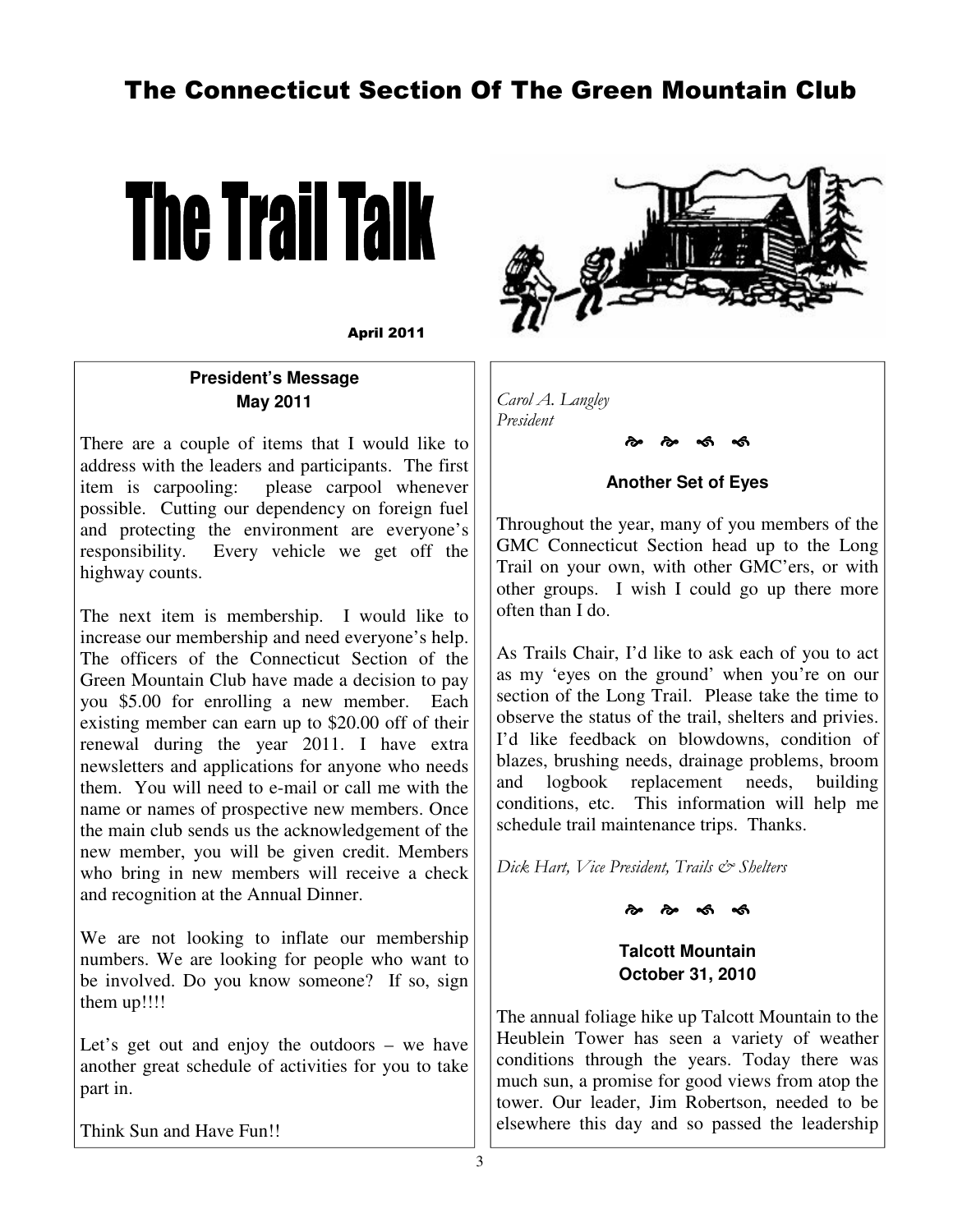## **Club Information**

http://www.conngmc.com **Officers & Executive Committee Carol Langley—President**  (860) 621-2860, cosmical14@yahoo.com Dick Hart, 1st Vice President, Trails & Shelters (203) 484-9925, ihike@sbcglobal.net Jim Robertson, 2nd Vice President, Activities (860) 633-7279, jrobert685@aol.com Laurene Sorensen, Director To The GMC (401) 965-6724, laurenesorensen@gmail.com Dan Zelterman, Secretary (203) 230-9108, daniel.zelterman@yale.edu Marianne Valley, Treasurer m\_valley@att.net Laurene Sorensen, Reporter to the Long Trail News (401) 965-6724, laurenesorensen@gmail.com

Please direct all inquiries regarding the Club to the President: Carol A. Langley 67 Pondview Drive Southington, CT 06489 (860) 621-2860, cosmical14@yahoo.com

The Trail Talk is published four times a year in January, April, July and October. Activity schedules are included in each issue. Reports of activities and articles must be sent to the editor no later than the tenth day of the month of the publication. Send articles to:

Mary O'Neill (860) 578-4008, 40 Farm Hill Road maxmaera@gmail.com Wallingford, CT 06492

### **Membership**

When filling out the form to join or renew, circle the Connecticut Section on the application to receive, at no extra charge, the Connecticut Section's newsletter and activity schedule.

| Dues:                                            |          |
|--------------------------------------------------|----------|
| Individual Adult                                 | \$40.00  |
| Family                                           | \$50.00  |
| Senior (70 or older) or Limited Income           | \$22.00  |
| Nonprofit or Youth Group                         | \$50.00  |
| <b>Business or Corporation</b>                   | \$150.00 |
| Send annual dues to:                             |          |
| The Green Mountain Club                          |          |
| 4711 Waterbury-Stowe Road                        |          |
| Waterbury Center, VT 05677-9904                  |          |
| (802) 244-7037, http://www.greenmountainclub.org |          |

### **Connecticut Section Of The GMC**

Post & Receive Messages, Photos, Other Activities http://groups.yahoo.com/group/ct\_green\_mountain\_club/ torch to another. However, it had been a few years since she had hiked here and was uncertain of the usual route up to the tower. Rich, Bill and I reached back into our memories and pieced together the twists and turns of the trail. With Tom's faithful pup, Buckeye, in the lead, we made our way with success.

As usual, it was blustery at the top. After a climb to the top of Heublein Tower for the 360-degree view we had lunch at the pavilion. A quick break it was as we were anxious to get back into the woods where we were sheltered from the wind. We set off with Tanya and Natasha taking turns holding Buckeye's leash. At the junction with the Metacomet Trail we weighed the option of following it along the reservoir to lengthen our five mile hike or to just head back to our cars. It was decided that we had had enough for the day. The walk around the reservoir will have to wait until next year's trek. It had been a fine woodland walk to close another foliage season.

*Hikers: Richard and Leslie Chandler, daughters Tanya and Natasha, Bill Falconer, Sarah O'Hare, Tom Marston and Buckeye* 

-

-



**Metacomet Trail January 9, 2011**   $\mathcal{L}$ 

-

-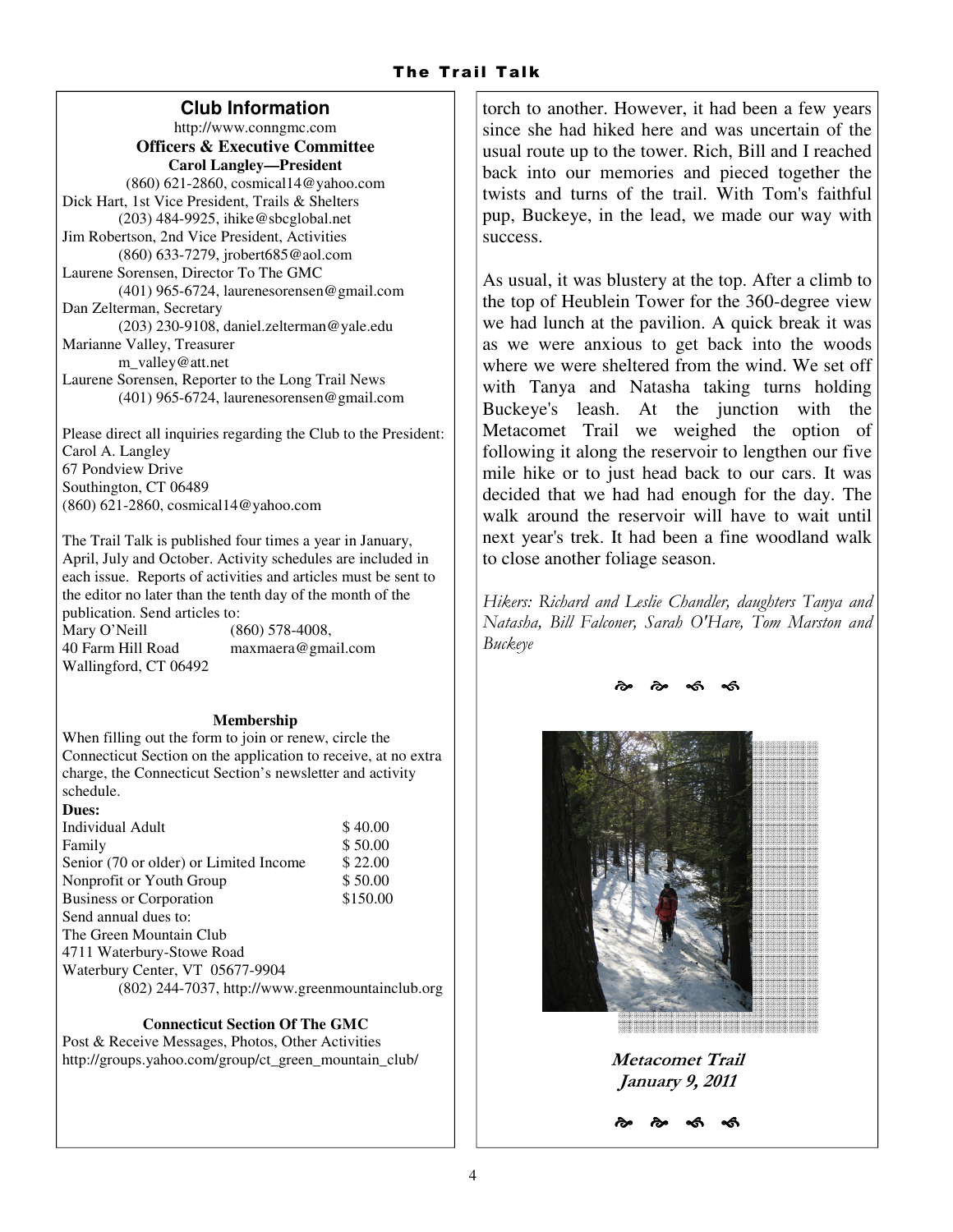

**January 16, 2011 Tunxis Trail** 

--

## **Great Bear Cabin and North Kinsman Mt. February 11-13, 2011**

Mandy Brink, Grace King, Allen Freeman and Dick Hart headed up north to enjoy another round of winter in the woods. Mandy picked up Grace, and Dick picked up Allen. We all met at the cabin.

Like the John Rand Cabin, which we've stayed at for the past two years, Great Bear Cabin is owned by Dartmouth University. It is a good, sturdy place – roomy, well insulated and a very enjoyable place. There are four bunks downstairs and a loft with a sleeping platform for four to five additional people. Each has a four-inch mattress for cushy sleeping. There is a porch that wraps around three sides of the cabin and has a three-person-wide wooden swing on its west-facing side. Mandy declared the cabin to be adorable.

The promotional material from the Dartmouth Outdoor Club says cut firewood is provided, but it's not split. An ax is provided for that purpose. Surprisingly, the wood had been split - a nice

benefit! Once we got the stove going, it cranked out lots of BTU's. The loft was almost too hot for sleeping.

The outhouse, dedicated to Lloyd Iverson, is extremely unique! It is a two-holer and has facing seats, each topped with legless wooden armchairs. The 'piece de resistance', however, is a fold-down chessboard to keep both occupants entertained while using the facilities. To really appreciate Iverson's house (or is it Iverson s'house? I have a problem with apostrophes), you have to look at the pictures on our web site.

Dinners consisted of stew and shepard's pie. Wholesome, hale and hearty. Breakfast for Saturday was to be bacon and eggs. However, the author forgot the eggs. So it was Mandy to the rescue - never fear if she is here. She whipped up some bacon and cheddar sandwiches on Italian bread that were filling and tasty.

Friday night, we played Outdoor Trivia (with the requisite arguing about the accuracy of the official answers) and talked about Allen's through hike of the Appalachian Trail. Saturday night, we just crashed after being on the trail all day.



Saturday's plan was to hike to North Kinsman Mountain (4,923 feet) from the west via Mount Kinsman Trail, but it wasn't to be. This trail is not a heavily used one. It wasn't broken out at all above the side trail to Bald Peak. Given that there was a few feet of snow on the ground, we decided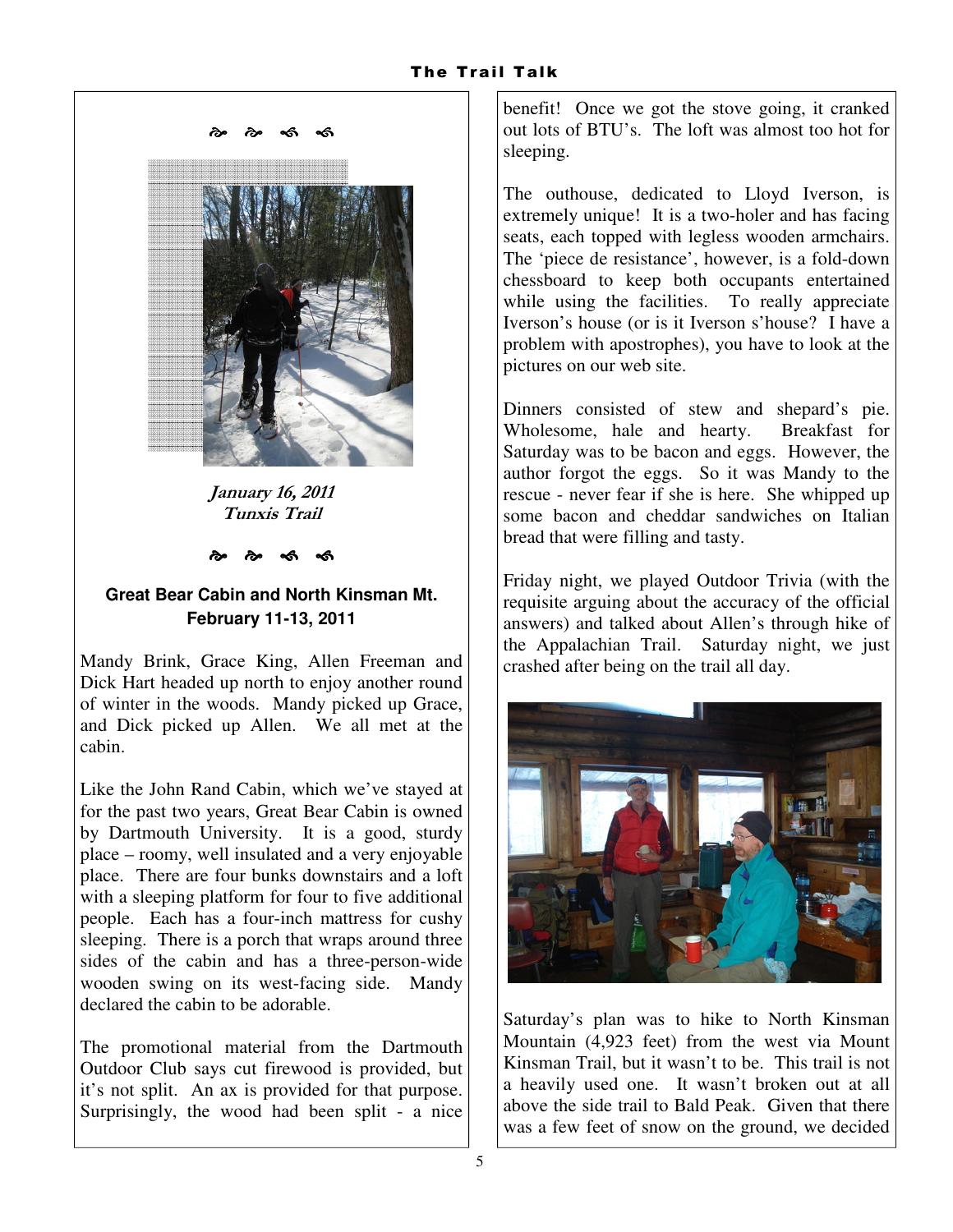to turn around once the slope got steep and the time got late. There was a large sugar house on the side of the trail waiting for the maple sap to start running.

We made our typical visit to see Steve Smith, a friend who owns Mountain Wilderness Map and Bookstore in Lincoln, New Hampshire. Whether it's hike suggestions or last minute trail condition updates, he's got it all. It was he that had forewarned us of the moose carcass on the trail to Owl's Head back in 2009. I've never seen an industry-specific bookstore like this any place else.

Certainly there was no 'snowmaggedon' on this trip, but we did get two to three inches of nice powder Saturday night. This made for a scenic hike back to the cars Sunday morning.

*Hikers: Mandy Brink, Grace King, Allen Freeman Leader: Dick Hart*  --



**January 28—29, 2011 Mount Mansfield** 

--

## **Menunkatuck Trail February 20, 2011**

Connecticut's newest blue-blazed trail, the Menunkatuck Trail, is a continuation of the New England Scenic Trail. It begins at a junction with the Mattabesett Trail, 1.2 miles east of Route 77 in Guilford. For eleven miles it gently meanders south through the woods, across Route 80, through the Timberland Trail system, then terminates at the parking area of Guilford's bulky waste site. At this southern trailhead is where we began.

Uncertain of how the snowpack would treat us, we all came prepared with snowshoes and microspikes. We found that on this chilly morning, we needed neither. To prepare for any footing situation change as the sun rose higher and warmed the day, we packed our boot traction devices and lashed our snowhoes to our packs. If we didn't need them, we agreed, the extra weight would be considered strength training for the upcoming backpacking season.

The initial 0.9 mile is flagged rather than blazed. At this time the town has yet to give its final approval, so it is not quite considered official. Deer tracks and game trails made a latticework of the snow covered ground. Often times the leader followed these trails although never far from the flagged path. A white-flagged trail intersected our trail at one point. This is to be a future bridle path.

Once immersed in the splendor of the wintry woods, a dog appeared. She followed us for a bit but at a brook crossing she shied from the slippery rocks and gave up her opportunity for our companionship and attention. After this first 0.9 mile, the newly painted blazes appeared. The deer tracks were everywhere, and many places showed where the deer had turned up the snow and ice to forage for acorns and woody twigs. It must have been a particularly difficult winter for them. There was hope that we would see one, as many were spotted on a pre-hike.

 Once crossing into the Timberland area, we were on the lookout for our lunch destination. A perfect placement of rocks overlooking Iron Stream was the spot for our noontime rest. Not too long a rest, however, for it wasn't long before we became chilled through. The blue-blazed trail wound through Timberland, sharing the green, red and white trails, where it brought us out onto Route 80 and to our waiting cars.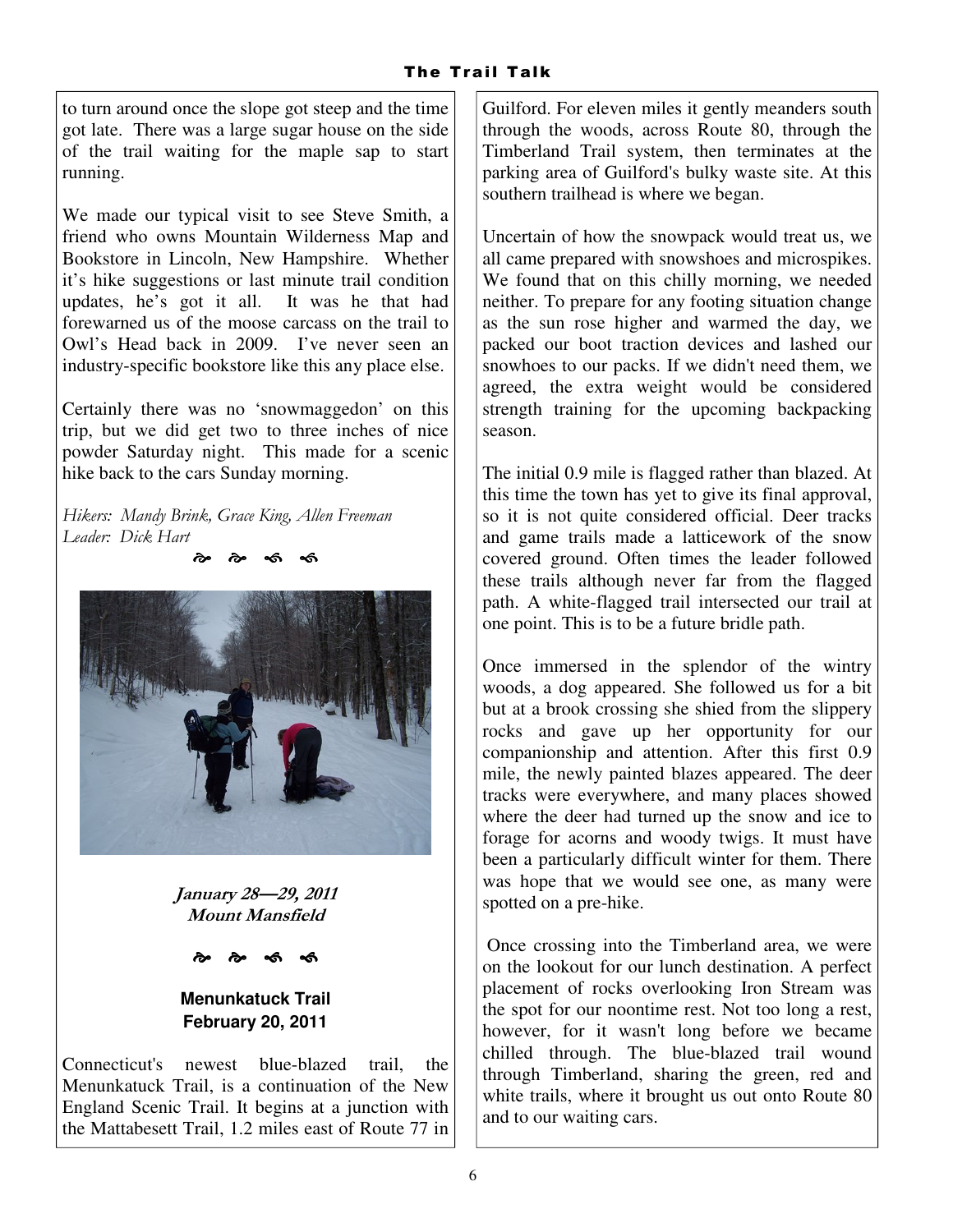With much interest in this trail, we are all looking forward to exploring the northern 5.5 miles in the spring. Its true character should reveal itself once the snow is a distant memory and the woods spring back to life. Many thanks to Paul Mei from CFPA for his time and effort in ensuring the initial mile was well flagged for our hike.



*Hikers: George Jackson, Kevin Vann, Don Hagstrom, Jim Fritz Leader: Sarah O'Hare* 

#### --

## **Appalachian Trail Harriman Park, NY March 18-20, 2011**

Dan slept late, and we all got a late start. We arrived at the Bear Mountain Inn (undergoing extensive remodeling), called a taxi, and were on the trail at Arden Valley Road (Route17) before noon. Perfect! Just in time for lunch.

The trail was completely free of ice and snow despite the big snowfall this past winter, except for the Lemon Squeezer where footing was treacherous at best. This portion of the trail lived up to its name, and we should plan on a daiquiri mix the next time through. Break time at 2:40 to fill up water bottles.

Birds do it. Bees do it. Let's just say that the

Fingerboard Shelter was being used to capacity when we arrived. Set up tent a little 'way down the trail.

Saturday morning, we woke to temperatures in the 30's, but after two cups of coffee, we were on the trail by 8 am. Several sloppy stream crossings because the bridges were washed out. Ugh. There was a Mob Scene at the Brien S. Shelter at lunch time. It seems as if several hiking clubs, foreign delegations, smaller ensembles of backpackers (some lost, some confused, some merely disoriented), day hikers, dogs, assorted hangers-on, and a guy carrying cross-country skis, all converged here at the same time. Yup. Time to move on. We camped atop West Mountain with beautiful views of a sunset, the Hudson River, and the New York City skyline.

Full moon was so bright that there was no need for a headlamp when it was time to empty the ol' water bottle at midnight. Woke Sunday morning to temperatures in the 20's. This took three cups of coffee to jump-start the day. I can see Bear Mountain through the trees.

By 9:30, it is much warmer: time for shorts and a teeshirt. At 11 am the trail and map are not in agreement. Initially this is annoying, but a major relocation has taken place: the most amazing set of cut-stone stairs leads to the summit. I mean amazing. It goes on forever. With spirals around and across, and over, and up, and up. It was like something left over from an ancient civilization. Unbelievable. Ya' gotta' go see it for yourself.

The summit of Bear Mountain is the usual collection of parking lots, Porta-Potties, and bear-proof garbage containers. The buildings are still closed for the winter. There are nice views, but it is starting to get crowded again. There are more stone stairs on the way down, but these are of a completely different character: these stairs are six feet wide to these stairs are six feet wide to accommodate the traffic going up and down. The "trail" is leveled out and filled with crushed stone. It's more like a trail museum than a trail; and, yet, look at all those who are given the opportunity to partake who otherwise would not have been able. This probably is a section to best visit in the offseason.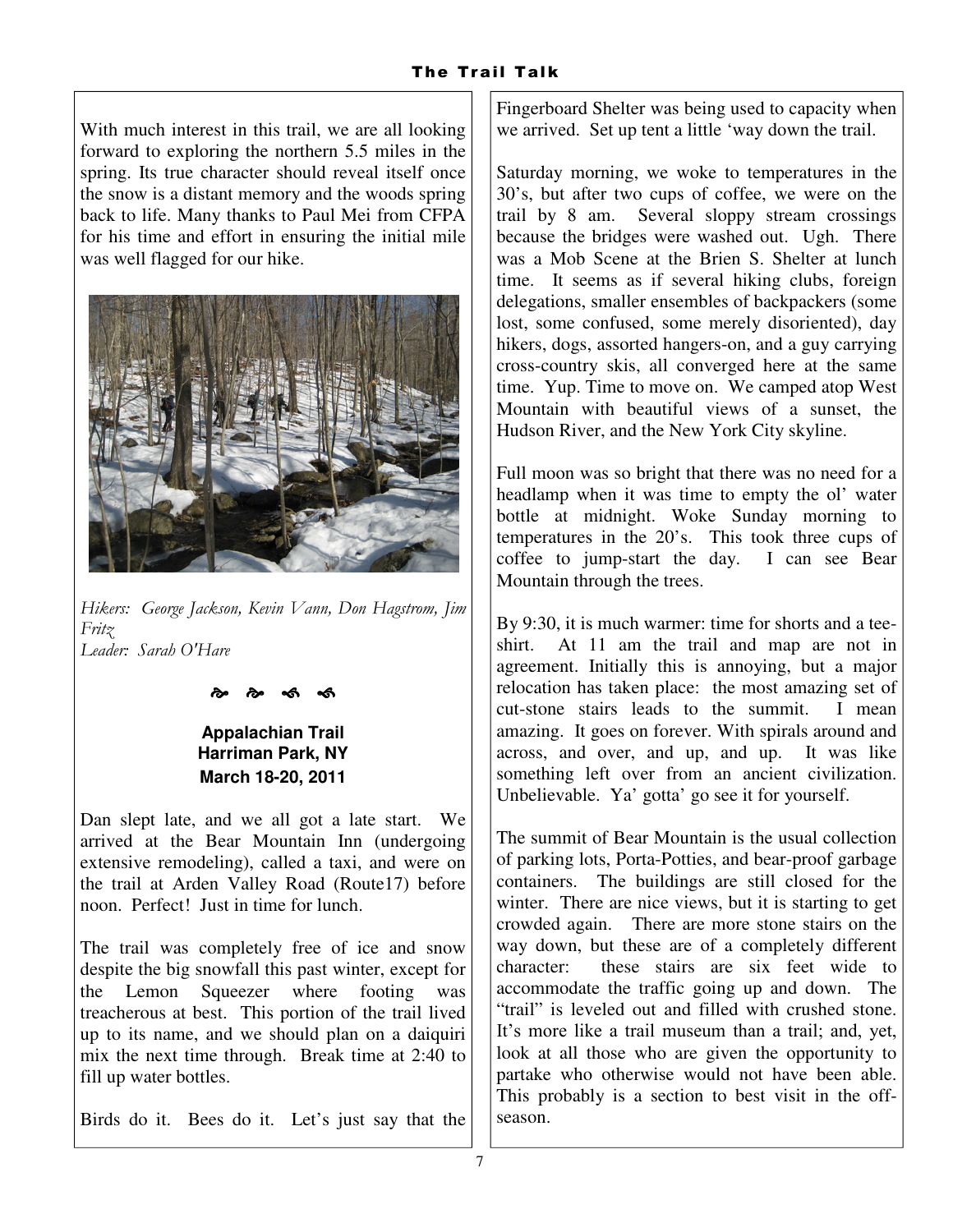*Leader and hiker: Dan Zelterman* 



**March 26, 2011 Connecticut Section GMC Annual Dinner** 

#### --

**Brooksvale Park Hamden, Connecticut April 2, 2011** 

On this lovely spring day, two old coots took off into the woods with the hopes of an easy day. Sometimes the mind plays tricks on us, and things just don't look the same as they did the last time. As we reached an intersection of the white trail and an unmarked trail, I headed towards the white trail. However, Don insisted that the way we should go was up the unmarked rutted ravine. Since he had been here several times and I had been here only once, I deferred to Don.

We followed the unmarked trail. After a while, we were no longer sure we were going the right way and we were starting to run short on time. *Let's go 10 minutes more.* Finally, Don sees the high tension wires and says he knows where we are.

As the path meandered up and down through wet swampy areas, we started to bushwhack through briers. *This is not fun – where is the sun and what time is it?* We followed the path under the wires and came to a gate and a dead end road. We are not lost. *There are some houses, but where are we?*  We walk up the hill and find Regional Water Boundary Signs and some old dirt road. *This looks promising. They are going in the right direction.*

Soon we hear a lot of Peepers. *There is life out here!* Then the woods road that we were following became a path in the woods and finally disappears. *Are these GMCers going to give up? Not yet!*  About this time, Don's left foot starts to moan and cry, so he sits down and pulls out a pair of old boots and puts them on. *Well, we fixed the foot problem, but where are we?* 

*Let's eat – our brains need some nourishment so we can think clearly.* Finally, we accept the fact that we are skunked and need to re-trace our steps. Looking up the hill, everything looks the same. *We hear the peepers, so let's follow the sound.* Finding the old woods road again, we became confident. Finally, we knew where we were when we reach the dead end road again. It is a good thing that no one showed for this hike.

Back into the park boundaries, we found different colors of paint on the trees. We followed the purple trail and ended up in the field just outside the park. At this point, our minds were more fatigued than our bodies. Time to go home, take a nap and sleep this one off.

Don said he will lead this one again for all of you who want to join him the next time.

*Two Old Koots: Don Hagstrom & Carol A. Langley* 

#### --

### **Report to Connecticut Executive Committee**

The meeting started with welcome and introductions of guests, and of new Director of Development Maisie Howard.

1.Officers' Reports: Minutes of Jan. 22, 2011 meeting and treasurer's report through February, 2011were accepted after brief discussion. The president's report was valedictory. As many of you know, this was Ben's last day as executive director; by the time you read this, he will be in his new position as Northeast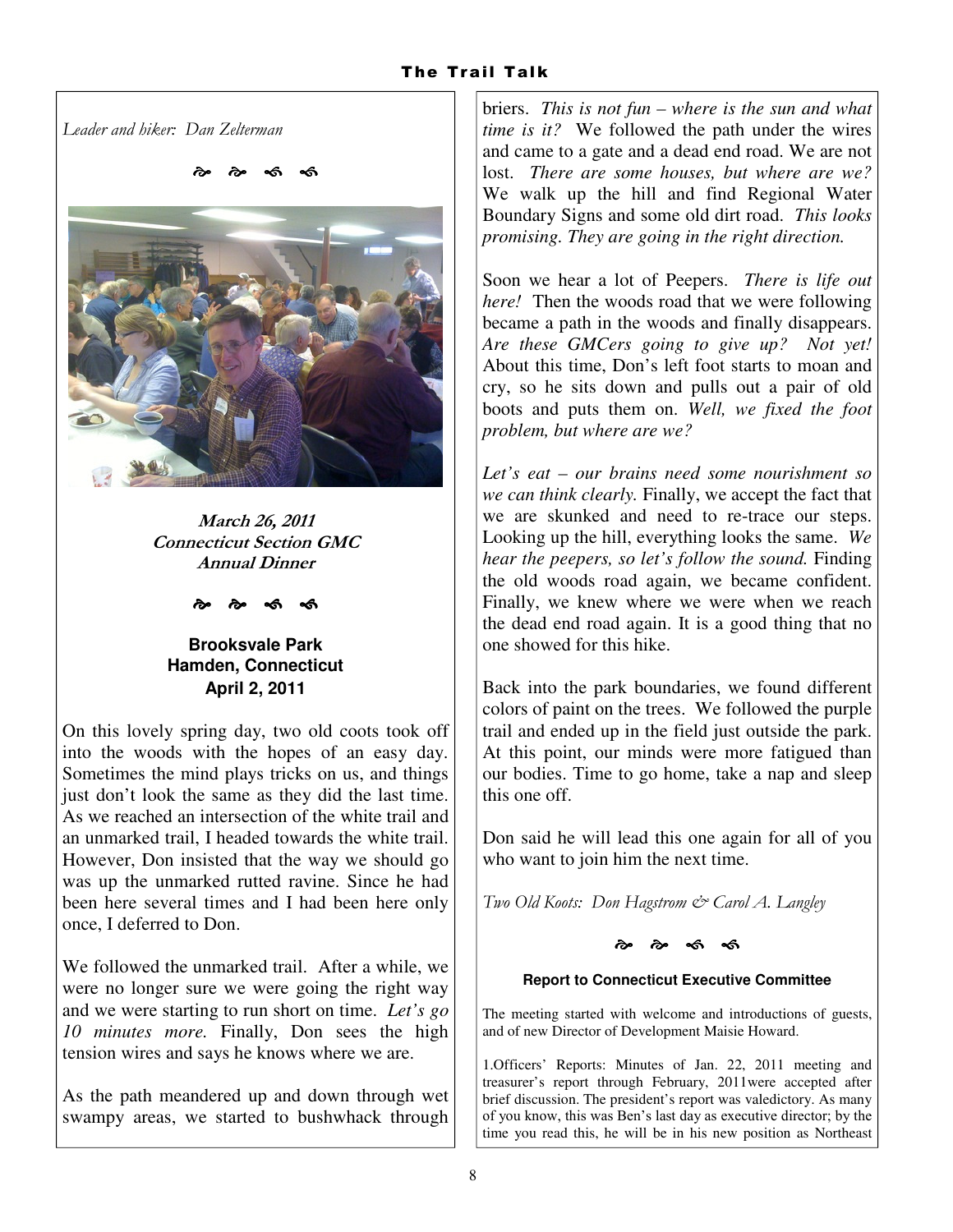Regional Director for The Wilderness Society (TWS). Matt Larson will be acting executive director until Ben's yet-unknown replacement starts work. The search committee received over 110 resumes, conducted panel interviews with the top 6 candidates on March 18, and will be inviting 3 of these candidates back for second-round interviews.

2. Executive Director's Report—Ben promised his report would be "something unusual but don't worry no singing." Instead, he thanked and recognized the achievements of each staff member. (Singing was deferred till the goodbye party later in the afternoon.)

3. Nominating Committee item—Two people have been proposed for honorary life membership but the Board has promised to keep their identities a secret until the annual meeting.

4. Project 10,000 update—Mari Zagarins and Val Stori reported that after putting the goal of 10,000 members on and off the front burner for several years, the club finally reached this level on March 11, the club's 101st birthday. A lot of one-on-one effort was the key--plus the generosity of several board members (especially Jean Haigh) who gave gift memberships to their friends and relations.

5. Personnel Committee items—A new Publications Assistant job description has been created and approved for a current worker. Per Ben, "In this instance, the job has essentially evolved organically as Matt Krebs has taken on increasing responsibility for wholesale distribution, so I am proposing an internal hire/promotion into the newly created position." This did not require Board approval because it was an internal hire. Matt will handle wholesale sales of GMC publications, interacting with outdoor retailers, book stores, general stores, gas stations, selected lodging and dining establishments, and/or other businesses that retail GMC publications. There was also an update on two new job titles (Director of Trail Programs, Director of Operations) for possible action at June 11's board meeting. These represent new titles for existing positions, rather than new job openings.

6. Budget & Finance Committee—The committee presented a first draft budget for fiscal year 2012 Budget Adoption, showing a farbottom-line surplus of \$1,135.

7. Marketing update—Megan Duni and Geordie Hall reiterated the need to make the public aware of the club's connection to the Long Trail, as many hikers don't actually know about that relationship. One way to reinforce this is to use "Green Mountain Club" rather than "GMC" in correspondence and publicity materials.

8. Wind Power, continued—

a. Kingdom Community Wind. Rich Windish explained the newest development in the Kingdom Community Wind issue. Although some administrative details remain to be wrapped up, a new stipulation between Green Mountain Power and the Vermont Agency of Natural Resources favorably resolves most of the concerns about mitigation and decommissioning expressed by the GMC and its expert during testimony before the state public service board. The PSB recognized the club's participation in the 2 1/2-week long hearing process as one of the factors influencing the outcome. Legal and other advocacy expenses currently run about \$36,000 (somewhat over the \$3000 originally authorized) but there will be minimal additional costs. Although other wind projects are in the works, and a decision by the PSB in one case is not required to govern later agency decisions on other cases, Rich and John Page hope that as a practical matter this stipulation will influence the course of future projects—and remove the need for re-deciding similar issues in lengthy hearings such as those just completed.

b. Deerfield Wind Project: The GMC has submitted comments on the Supplemental Draft Environmental Impact Statement for the Deerfield Wind Project, which is slightly south of the Connecticut Section's maintenance area on the LT, but nevertheless will be in its 'viewshed." I asked Rich Windish and Marge Fish to please notify the relevant section leaders of any planned developments that have specific impact on the areas a section maintains. They agreed that in the future sections should have the opportunity to participate in the GMC's internal discussion process as well to sign off on comments submitted.

c. Update on revisions to Wind Power Policy and/or creation of Energy Policy: Pete Antos-Ketcham briefed the board on the stewardship committee's discussion of how and whether to revise the club's current wind power policy or to replace it with a more comprehensive energy policy. Board members expressed concern about 'mission creep' and the dilution of the club's credibility if it spreads itself too thin, as well as the risk that a policy too focused on technical details of today's issues may not be helpful with the as-yet-unknown energy questions in Vermont's future. John Page cited a 1971 resolution of the Vermont legislature recognizing the GMC as "the founder, sponsor, defender, and protector" of the Long Trail System and delegating to it responsibility for developing policies and programs for "the preservation, maintenance, and proper use of hiking trails for the benefit of the people of Vermont," and a few of us agreed that it provided one test for determining what issues the GMC should (and shouldn't) get involved in.

#### 9. Winooski Relocation update

Although Ben appeared hopeful that the club would reach closure on this issue during his directorate, various board members pointed out reasons not to sign off on the license as drafted--in particular, its provisions allowing RailAmerica to set and raise recurring fees at its discretion, rather than annually, and its requirement that GMC purchase supplemental insurance. (Like many other general liability policies, the GMC's current policy does not cover railrelated claims.)

10. Future meeting dates—The next board meeting is set for Saturday, June 11, 2011 at 11:30 a.m., following the annual meeting at Camp Plymouth State Park. I will be on a paddling trip in Montana then and hope Carol will find a designated driver. The fall meeting will be held Saturday, September 17, 2011 at 9:30 a.m. at the Londonderry Rescue Squad.

11. Announcements—The GMC volunteer leadership forum scheduled for Saturday, April 16. One half of the day will deal with liability issues and the other with marketing. Everyone is welcome to attend, including but not limited to trip leaders and section officers.

Respectfully submitted, Laurene Sorensen